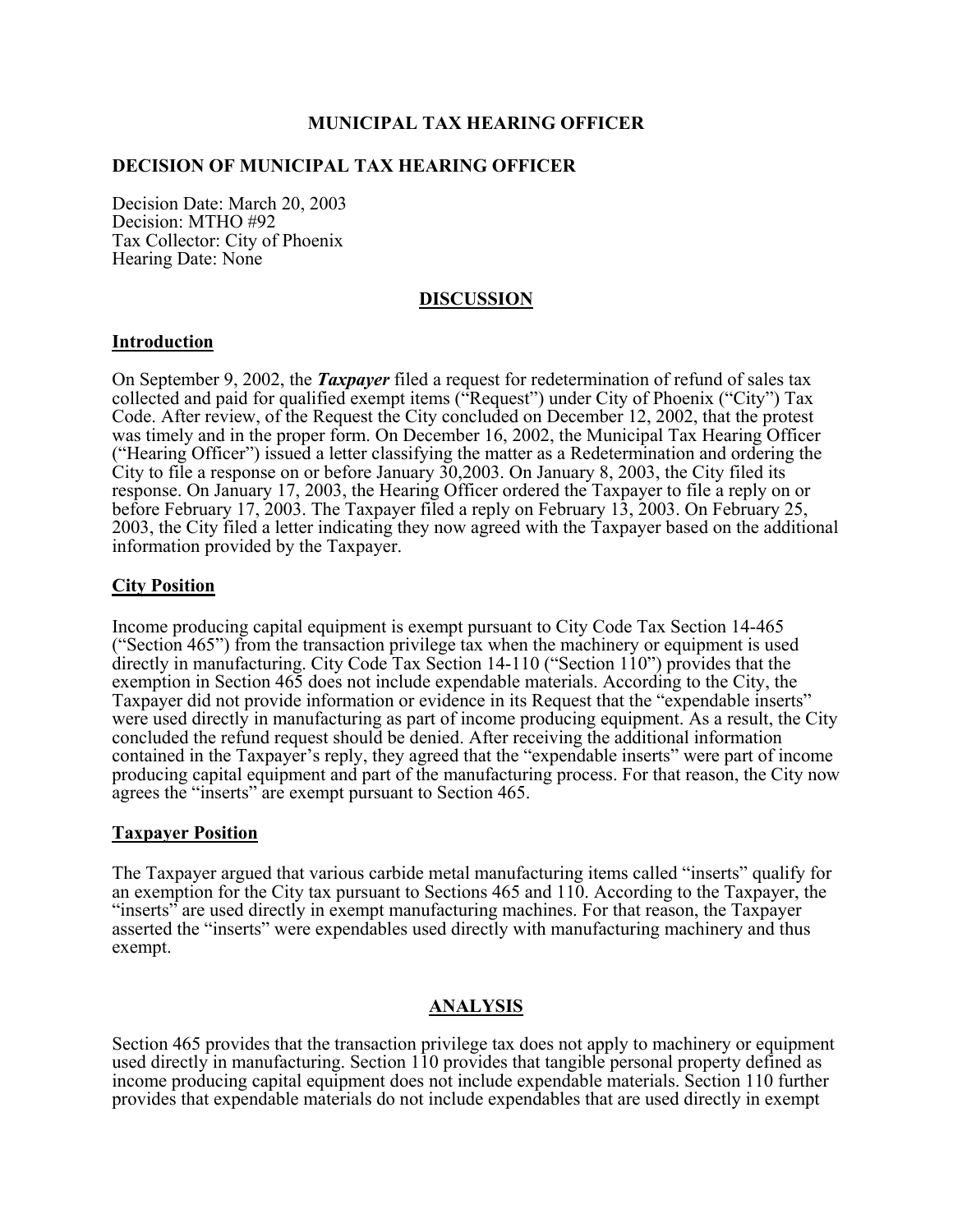manufacturing machines. Since both the Taxpayer and City agree that the inserts are used directly in exempt manufacturing machines, the "inserts" are exempt from the City tax pursuant to Sections 110 and 465. The Taxpayer's request for a refund should be granted.

# **FINDINGS OF FACT**

- 1. On September 9, 2002, the Taxpayer filed a Request.
- 2. After review of the Request, the City concluded on December 12, 2002 that the protest was timely and in the proper form.
- 3. On December 16, 2002, the Hearing Officer issued a letter classifying the matter as a Redetermination and ordering the City to file a response on or before January 30, 2003.
- 4. On January 8, 2003, the City filed its response.
- 5. On January 17, 2003, the Hearing Officer ordered the Taxpayer to file any reply on or before February 17, 2003.
- 6. The Taxpayer filed a reply on February 13, 2003.
- 7. On February 25, 2003, the City filed a letter indicating they now agreed with the Taxpayer based on the additional information provided by the Taxpayer.
- 8. The "inserts" are expendable materials.
- 9. The "inserts" are used directly in exempt manufacturing machines.

# **CONCLUSIONS OF LAW**

- 1. Pursuant to ARS Section 42-6056, the Municipal Tax Hearing Officer is to hear all reviews of petitions for hearing or redetermination under the Model City Tax Code.
- 2. Section 465 provides that the transaction privilege tax does not apply to machinery or equipment used directly in manufacturing.
- 3. Section 110 provides that tangible personal property defined as income producing capital equipment does not include expendables.
- 4. Section 110 further provides that expendable materials do not include expendables that are used directly in exempt manufacturing machines.
- 5. "Inserts" are used directly in exempt manufacturing machines and thus exempt pursuant to Section 465.
- 6. The Taxpayer's protest should be granted.